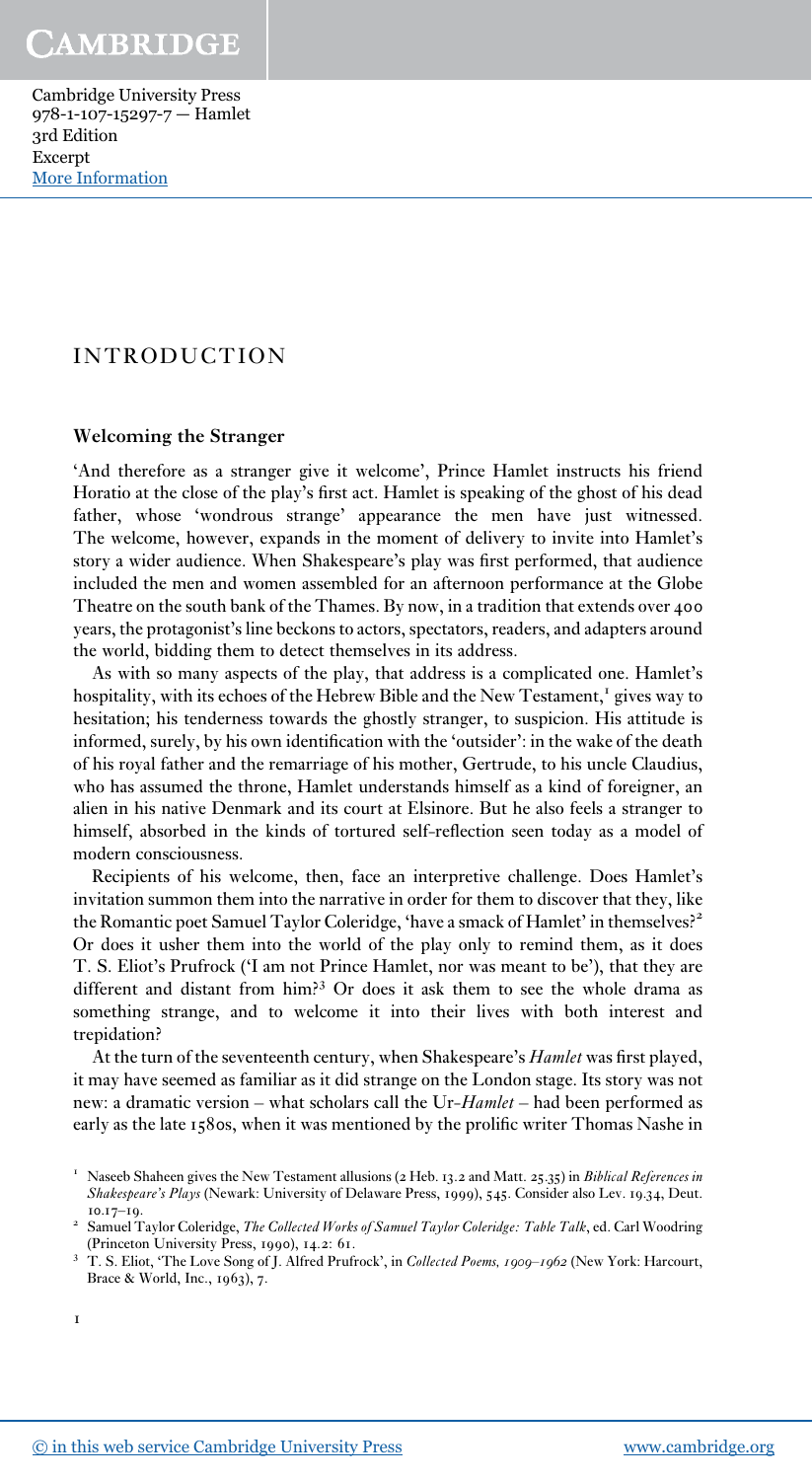Cambridge University Press 978-1-107-15297-7 — Hamlet 3rd Edition Excerpt [More Information](www.cambridge.org/9781107152977)

### *Hamlet* 2

a scornful attack on contemporary dramatists. And its dramatic events and concerns were guaranteed to resonate for its audience with familiar, topical issues: the ageing of the female ruler, Queen Elizabeth I; the question of her successor; the declining fortunes of the charismatic figure of the Earl of Essex and with him a model of chivalric honour; the deep challenges to religious belief and practice as a result of Reformation religious change; and the revival of philosophical stoicism and its concerns with liberty and tyranny. In addition, viewers would have recognized in the play ancient themes and narratives of intimate violence, adultery, and retaliation. These include the biblical accounts of Adam and Eve, and Cain and Abel – Judaeo-Christian culture's primal scenes of marital betrayal, fraternal hatred, and death – as well as Greek and Roman drama and epic by Aeschylus, Euripides, Seneca, and Virgil.<sup>1</sup>

### Staging Revenge

### WHAT DO REVENGERS WANT?

Perhaps most strikingly, the play – which takes shape around a son's pursuit of vengeance for his father – would have echoed for its audience the concerns and conventions of the popular dramatic genre of revenge tragedy. Although the term 'revenge tragedy' is a modern invention, plots of vengeance and vendetta – like Thomas Kyd's *The Spanish Tragedy* (1588–90) and Christopher Marlowe's *The Jew of Malta* (1589–90) – captured the dramatic imagination in the late sixteenth and early seventeenth centuries. These plots were characterized by a flexible set of conventions. A protagonist discovers a fatal or destructive deed that wrecks his or her sense of justice and order. He or she wants the violation addressed – wants balance restored – but recognizes that social institutions are unable to deal with the outrage. Therefore, the protagonist, often urged by a ghost or other soliciting spirit, takes upon him- or herself the burden of personally and privately avenging the wrong. His or her efforts, pursued to the edge of the protagonist's sanity, involve tactics of delay, disguise, and theatrical display before they end in a final retaliation that exceeds the destructiveness of the original crime.<sup>2</sup>

Shakespeare had been interested in these tropes since early in his career: he used them in the abundantly gory *Titus Andronicus* (1592); he put issues of the vendetta and talionic justice at the core of mid-1590s plays like *Romeo and Juliet* (1595) and *The Merchant of Venice* (1595); and he haunted both *Richard III* (1592) and *Julius Caesar* (1599) with ghosts. Vengeance for Shakespeare and his audience was not novel, but its dramatic allure remained potent. Both the topic and structure of revenge offer, as John Kerrigan has noted, 'a compelling mix of ingredients: strong situations shaped by violence; ethical issues for debate; a volatile, emotive mixture of loss and agitated grievance'. 3

<sup>1</sup> For the biblical allusions, see Hannibal Hamlin, *The Bible in Shakespeare* (Oxford University Press, 2013), 154–61. For the classical allusions, see Robert Miola, *Shakespeare and Classical Tragedy* (Oxford: Clarendon Press, 1992), esp. 33–67; Colin Burrow, *Shakespeare and Classical Antiquity* (Oxford University Press, 2013), 173–6.

<sup>2</sup> Fredson Bowers, *Elizabethan Revenge Tragedy* (Princeton University Press, 1945).

<sup>3</sup> John Kerrigan, *Revenge Tragedy: Aeschylus to Armageddon* (Oxford: Clarendon Press, 1996), 3.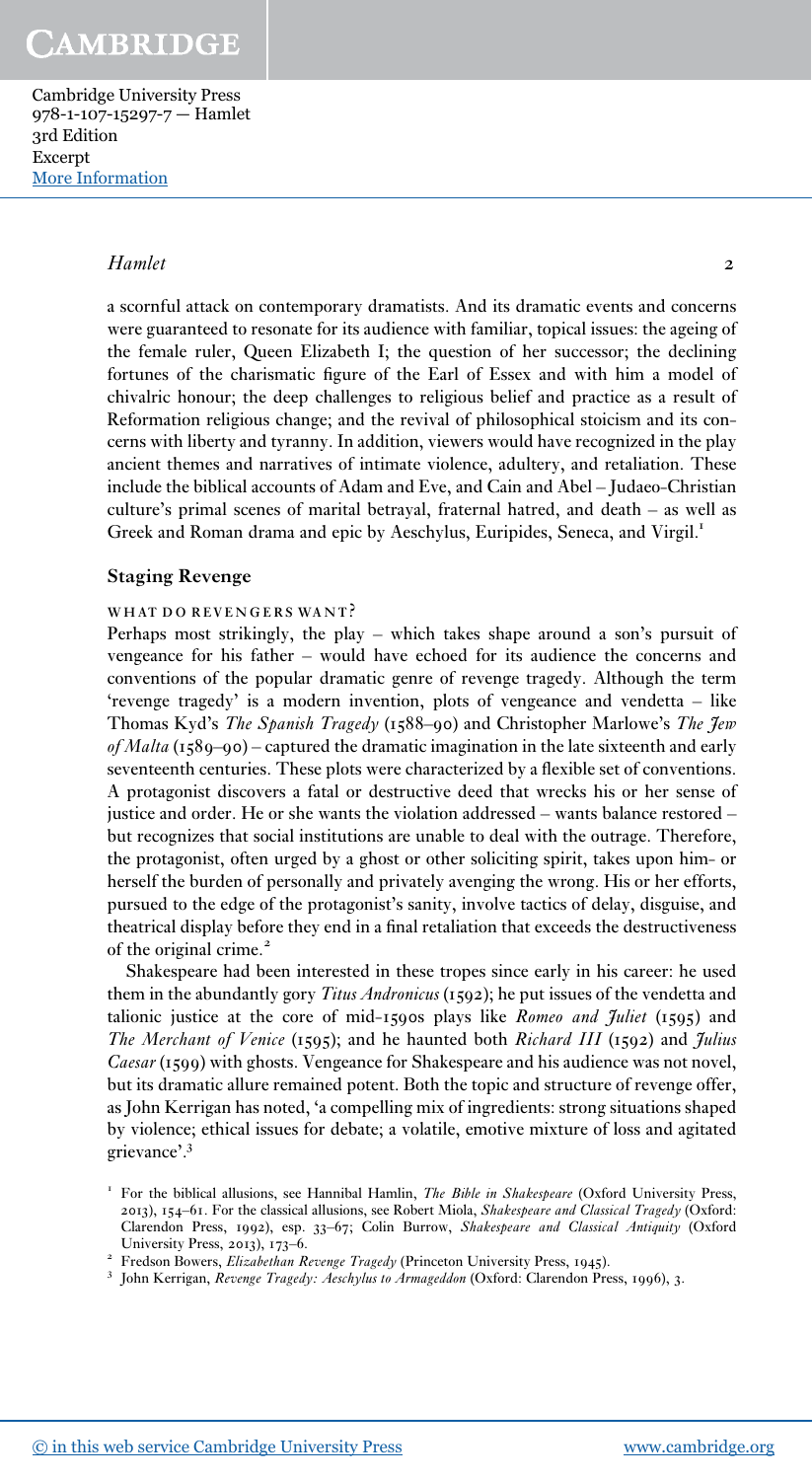Cambridge University Press 978-1-107-15297-7 — Hamlet 3rd Edition Excerpt [More Information](www.cambridge.org/9781107152977)

3 Introduction

Early modern audiences would have appreciated the ways in which those 'ingredients' could be fashioned to speak to their own moment and investment in revenge scenarios. Past scholars such as Eleanor Prosser claimed that Shakespeare and his contemporaries condemned retaliation as barbaric and contrary to divine law (as in Deuteronomy 32.35 and Romans 12.19, 'Vengeance is mine, sayeth the Lord'). Revenge plays, according to this reading, reinforced this message.<sup>1</sup> But more recent scholarship has challenged this conclusion, suggesting that the early modern drama offered more complex approaches to the morality and legality of revenge.<sup>2</sup> Revenge plays, that is, did not simply condemn vengeance; they dramatized the human desire to match crime with crime, exploring it in connection with classical, Christian, and Elizabethan principles of justice, honour, stoicism, obedience, resistance, and suffering.

Plots of revenge accommodated issues that fascinated contemporary dramatists and their audiences. Death, sexuality, and bodily violation lie at the heart of stories of vendetta, and when these involve murder or rape at the highest levels, they become political as well as personal challenges to honour and liberty. Similarly, the human capacities to mourn, remember, and repent are all scrutinized in relation to the pursuit of revenge. These were urgent topics for Shakespeare's period, particularly as they were inflected by the social, cultural, and religious changes associated with the sixteenth and seventeenth centuries. The genre's concern with crime, punishment, and atonement provided a structure for exploring both developments in sixteenth-century jurisprudence and doctrinal changes associated with the English Reformation and its competing theologies of death, sin, the afterlife, and the sacraments. Some scholars have seen a special relationship between the blood and gore of revenge drama and Catholic–Protestant debates about the Eucharist.<sup>3</sup> Michael Neill has argued that revenge tragedy, with its extraordinary fixation on a dead loved one, functioned as a substitute for rejected (but longed-for) Catholic memorializing practices grounded in a belief in Purgatory. The genre, he writes, supplied 'a fantasy response to the sense of despairing impotence produced by the Protestant displacement of the dead'. <sup>4</sup> And although religious belief and practice provided the 'matrix for explorations of virtually every topic' during this time, revenge tragedy trafficked in realms other than the strictly devotional.<sup>5</sup> Lorna Hutson has suggested that early modern revenge tragedy dramatized legal thought and practice by representing on stage 'the protracted processes of detection, pre-trial

<sup>&</sup>lt;sup>1</sup> Eleanor Prosser, *Hamlet and Revenge* (Stanford University Press, 1971).

<sup>2</sup> Linda Woodbridge offers the most thorough-going account in *English Revenge Drama: Money, Resistance, Equality* (Cambridge University Press, 2010). For discussions of the complementarity, rather than the opposition, between revenge and early modern law, see Ronald Broude, 'Revenge and Revenge Tragedy in Renaissance England', *RQ* 28 (1975), 38–58; and Derek Dunne, *Shakespeare, Revenge Tragedy and Early Modern Law: Vindictive Justice* (Houndmills: Palgrave Macmillan, 2016).

<sup>&</sup>lt;sup>3</sup> Huston Diehl, Staging Reform, Reforming the Stage: Protestantism and Popular Theater in Early Modern *England* (Ithaca, NY: Cornell University Press, 1997), 94–123.

<sup>&</sup>lt;sup>4</sup> Michael Neill, Issues of Death: Mortality and Identity in English Renaissance Tragedy (Oxford: Clarendon Press, 1997), 244, 246.

<sup>&</sup>lt;sup>5</sup> Debora Shuger, Habits of Thought in the English Renaissance: Religion, Politics, and the Dominant Culture (University of Toronto Press, 1997), 6.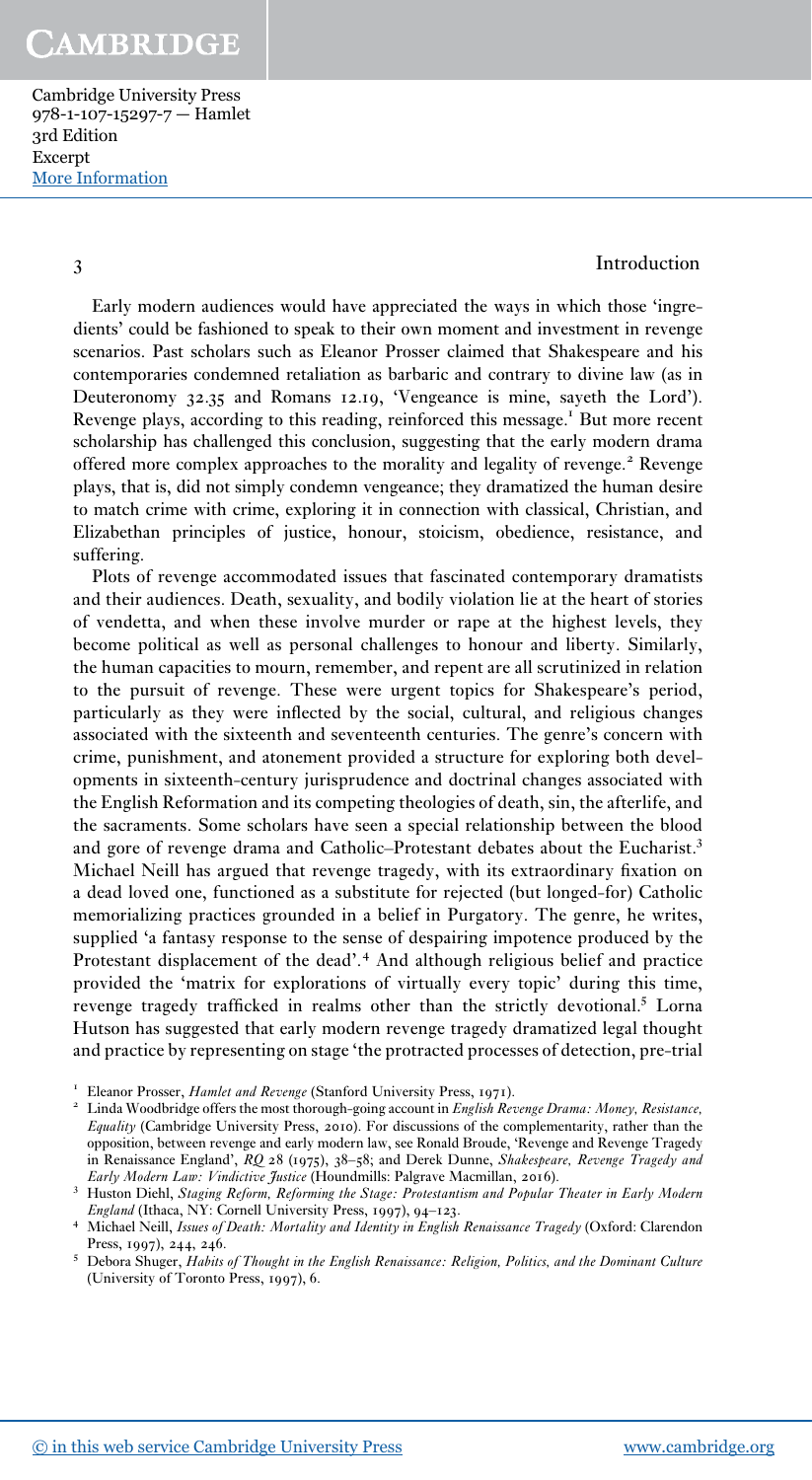Cambridge University Press 978-1-107-15297-7 — Hamlet 3rd Edition Excerpt [More Information](www.cambridge.org/9781107152977)

### *Hamlet* 4

examination, trial, and evidence evaluation'. <sup>1</sup> The genre also gave fictional shape to the sorts of real-life 'systemic unfairness' its audience might encounter at a time that 'witnessed severe disproportion between crime and punishment, between labor and its rewards'. <sup>2</sup> And, insofar as its plots were focused on the pursuit of justice in the face of political corruption by an individual called upon to strategize and plan, revenge tragedy gave dramatic space to a host of long-standing philosophical dilemmas around identity, intention, and agency.<sup>3</sup> Finally, revenge plays seized on ideological assumptions about women and uncontrolled violence to 'tap into fundamental fears about women ... maternal power and female agency'. 4

#### hamletand the resources of revenge

*Hamlet* participates in these concerns and the revenge conventions to which they are attached. It relies for its core narrative on the Nordic legend of Amleth, the clever, as well as vengeful, son of a valiant father slain by his own brother. The story, set in pre-Christian Denmark, was chronicled in Saxo Grammaticus's late-twelfth-/earlythirteenth-century compendium *Gesta Danorum*, or 'Deeds of the Danes', which was printed for the first time in Paris in 1514 as *Historiae Danicae*. It was translated by François de Belleforest in the fifth volume of his collection *Histoires Tragiques* (1570); Shakespeare's play ultimately derives from this version.<sup>5</sup> (Belleforest's account was translated into English as the *Hystorie of Hamblet* in 1608, well after Shakespeare's play was in the repertory.) Saxo and Belleforest's accounts differ in important ways,<sup>6</sup> but they agree on most of the elements of the plot. In both, Amleth's uncle takes over as ruler of the province of Jutland and marries his widowed sister-in-law. Amleth, the betrayed son, feigns madness in order to protect himself from his spying, murderous uncle and to implement his revenge, which he accomplishes with great relish, teasing the court with seemingly nonsensical riddles and grotesque behaviour (including the murder of a councillor whom he feeds to pigs) before burning down the palace hall and decapitating his uncle. He then appeals to the startled populace with a powerful oration, defending his revenge as the only way to preserve the people's liberty against the depradations of the tyrant.<sup>7</sup>

- <sup>2</sup> Woodbridge, *English Revenge Drama*, 7.
- <sup>3</sup> Christopher Crosbie, Revenge Tragedy and Classical Philosophy on the Early Modern Stage (Edinburgh University Press, 2018).
- <sup>4</sup> Alison Findlay, *A Feminist Perspective on Renaissance Drama* (Oxford: Blackwell Press, 1999), 49.
- <sup>5</sup> Bullough, VII: 15; Margrethe Jolly, 'Hamlet and the French Connection: The Relationship of Q1 and Q2 *Hamlet* and the Evidence of Belleforest's *Histoires Tragiques*', *Parergon* 29.1 (2012), 83–105.
- $6$  Bullough, VII: 10–15. For the ideological use of Saxo by Belleforest during the religious conflicts of the sixteenth century, see Julie Maxwell, 'Counter-Reformation Versions of Saxo: A New Source for *Hamlet*?" *RQ* 57.2 (2004), 518–60.
- 7 Bullough gives Oliver Elton's translation of Saxo in Bullough, vii: 60–79, and of *The Hystorie of Hamblet* in *ibid.*, 81–124. For a more contemporary translation of Saxo, with Latin on facing pages, see Saxo Grammaticus, *Gesta Danorum: The History of the Danes*, ed. Karsten Friis-Jensen and trans. Peter Fisher (Oxford: Clarendon Press, 2015), i: 178–221.

<sup>&</sup>lt;sup>1</sup> Lorna Hutson, The Invention of Suspicion: Law and Mimesis in Shakespeare and Renaissance Drama (Oxford University Press, 2008), 9.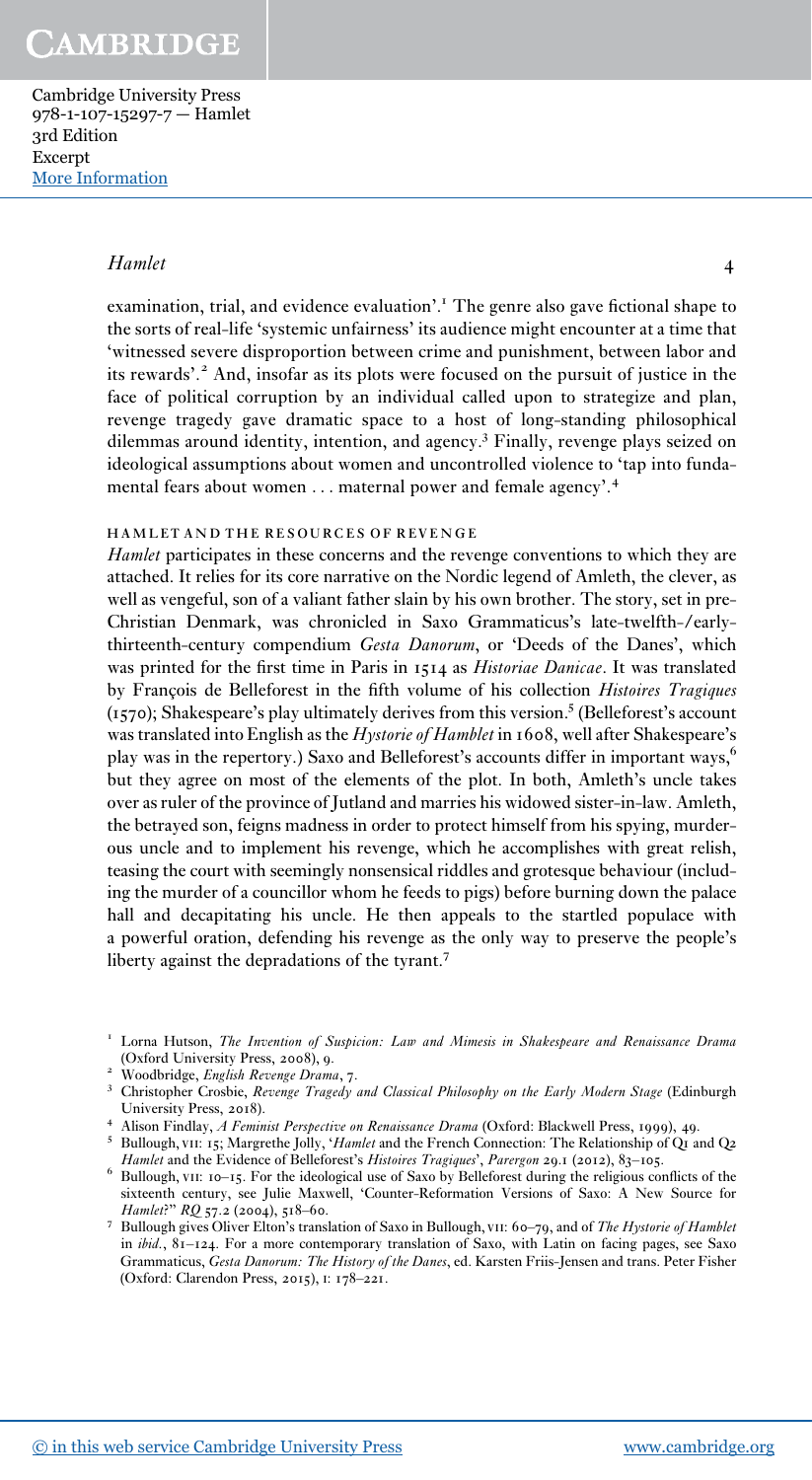Cambridge University Press 978-1-107-15297-7 — Hamlet 3rd Edition Excerpt [More Information](www.cambridge.org/9781107152977)

5 Introduction

*Hamlet* takes this ancient fable of the north, absorbs the warrior practices and ideals it represents, and transforms them ethically, psychologically, politically, and theatrically. There are three distinct texts of *Hamlet* – the first quarto (q1, 1603), the second quarto ( $Q_2$ , 1604/5), and the First Folio ( $F$ , 1623) – but they are all informed by this kind of global adaptation. (The different texts are discussed below, pp. 12–17, and in the Textual Analysis.) Shakespeare gives his play a cosmic frame, with frequent references to the heavens, earth, and the underworld. He portrays as an unsolved mystery the killing by Claudius of his brother Hamlet, making the play an early instance of detective fiction or even a 'precursor' of cinema.<sup>1</sup> He introduces the ghost of the murdered King Hamlet, a deliberately mysterious presence, who urges his namesake to avenge his death and who reappears when the demand has not been fulfilled. Shakespeare uses the conventional revenge delay – mistakenly cited by some critics as a sign of Hamlet's failure as an avenger – to present the young Hamlet as a grief-stricken son who, in the play's signature soliloquies, contemplates suicide and castigates himself for his own doubts and fears of death.

At the same time, Shakespeare develops in Hamlet Amleth's wit, giving his protagonist extended opportunities to riddle and perform in ways that reflect the kind of philosophical scepticism associated with Michel de Montaigne, a favourite of the dramatist. Shakespeare introduces the characters of Laertes and young Fortinbras, who function as Hamlet's foils, and he portrays a unique male friendship between Hamlet and Horatio. Shakespeare enlarges and complicates notions of the feminine and female sexuality in the role of Ophelia, whose conflicts and desires are given dramatic space for their own sake, and in the role of his mother Gertrude, whose own seemingly selfish need for erotic attachment gives way over the course of the play to concern for her son. He furnishes a troupe of travelling players who fuel Hamlet's sense of humour and who provide a play-within-a-play that rehearses the original crime. And he complicates the end of the story in two significant ways. First, he brings Hamlet into a graveyard, where he faces death in its most literal form when he holds the skull of the dead jester Yorick. And then, in the play's final scene, he brings Hamlet to a duel at court, where he kills his uncle only after his mother has been poisoned and he himself fatally injured by Laertes. (Is his revenge, then, for himself, his father, or his mother? Or some combination of the three? Are these even different?) Finally, Shakespeare substitutes for Saxo's and Belleforest's pre-Christian world a moment closer to his own, setting the play in a Renaissance Danish court coloured by humanist and Christian principles and alert to key symbols of the different Christian confessions (Hamlet returns to Elsinore from Wittenberg, seat of Lutheranism; his father's Ghost seems to return from Purgatory, a distinctly Catholic otherworld).

With these kinds of changes, Shakespeare refashions the legendary source material into an early modern revenge tragedy. In so doing, his play 'updates' the form, reinvigorating his colleagues' models according to his own interests and dramatic

<sup>1</sup> Courtney Lehmann, *Shakespeare Remains: Theater to Film, Early Modern to Post-Modern* (Ithaca, NY: Cornell University Press, 2002), 90.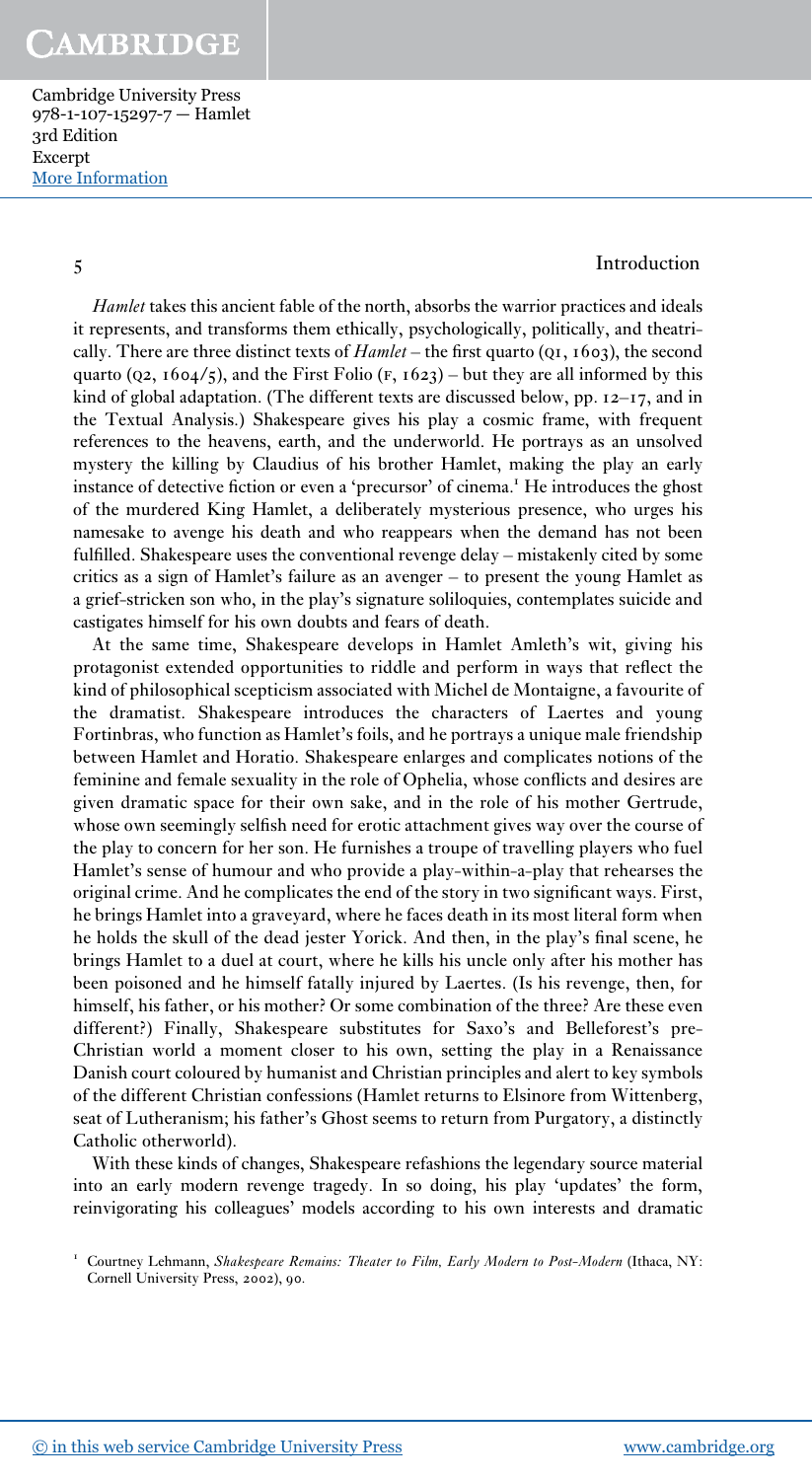Cambridge University Press 978-1-107-15297-7 — Hamlet 3rd Edition Excerpt [More Information](www.cambridge.org/9781107152977)

### *Hamlet* 6

priorities.<sup>1</sup> These priorities give the play what Maynard Mack calls its distinctly 'interrogative mood', its presentation of a 'world where uncertainties are of the essence'.<sup>2</sup> Hamlet's response to these uncertainties distinguishes him from his vengeful predecessors. He is certainly disgusted by Gertrude and Claudius, but he is a conflicted, resistant avenger – the opposite not only of the Nordic Amleth but also of single-minded Renaissance characters such as Kyd's Hieronimo, Marlowe's Barabas and even his own foils, Fortinbras and Laertes. Of course, some critics and performers have portrayed Hamlets who are keen on exacting revenge; their approaches are justified textually by Hamlet's pledge to the Ghost to 'sweep to [his] revenge' and by his declaration that he 'could ... drink hot blood' (1.5.31, 3.2.351). But at significant moments he also voices reluctance about his task, as it seems to him to require not only the talionic killing of his uncle but also the spiritual rescue of his mother and the restoring to health of his entire country, now an 'unweeded garden / That grows to seed' (1.2.135–6). We hear this reluctance in his lament, for instance, that 'The time is out of joint: O cursèd spite, / That ever I was born to set it right' (1.5.189–90), and in the famous 'To be or not to be' soliloquy, where the problem of not being is woven through with the dilemma of not revenging.

The impact of his hesitation is only intensified by his 'antic disposition', the feigned madness that he assumes as a strategy for protection. But if Hamlet adopts his antic disposition as a cagey disguise, at times it actually seems to express – to be – his true, broken emotional state. This complication of appearance and reality, of exterior and interior, pervades the play so completely that even – perhaps especially – an audience familiar with revenge plays would see Shakespeare's version as something 'strange'.

### Staging the Stage

*Hamlet*'s revenge plot, in other words, opens onto a persistent conundrum of human experience: the problem of seeming and being. The conundrum has a long philosophical and theological history that predates *Hamlet* by two millennia. But, as Katherine Maus has explained, 'in late sixteenth- and early seventeenth-century England the sense of discrepancy between "inward disposition" and "outward appearance" seem[ed] unusually urgent and consequential for a very large number of people'. <sup>3</sup> Hamlet presents this dilemma at the play's outset, when he announces to the Danish court that 'I have that within which passes show'  $(1.2.85)$ . Hamlet testifies here to a personal crisis, the painful distance between his internal grief and the modes available for him to express it publicly. Hamlet's lament thus presents his onstage and offstage audiences with an epistemological challenge, a reminder of how difficult it is to assess another person's interior feelings or essence according to what they do or say. For the rest of the play, we will experience this predicament

<sup>1</sup> For the play's 'updating' of the revenge genre, see Allison K. Deutermann, '"Caviare to the general?" Taste, Hearing, and Genre in *Hamlet*', *SQ* 62.2 (2011), 230–55.

<sup>2</sup> Maynard Mack, 'The World of *Hamlet*', *The Yale Review* 41 (1951–2), 504.

<sup>3</sup> Katherine Maus, *Inwardness and Theater in the English Renaissance* (University of Chicago Press, 1995), 13.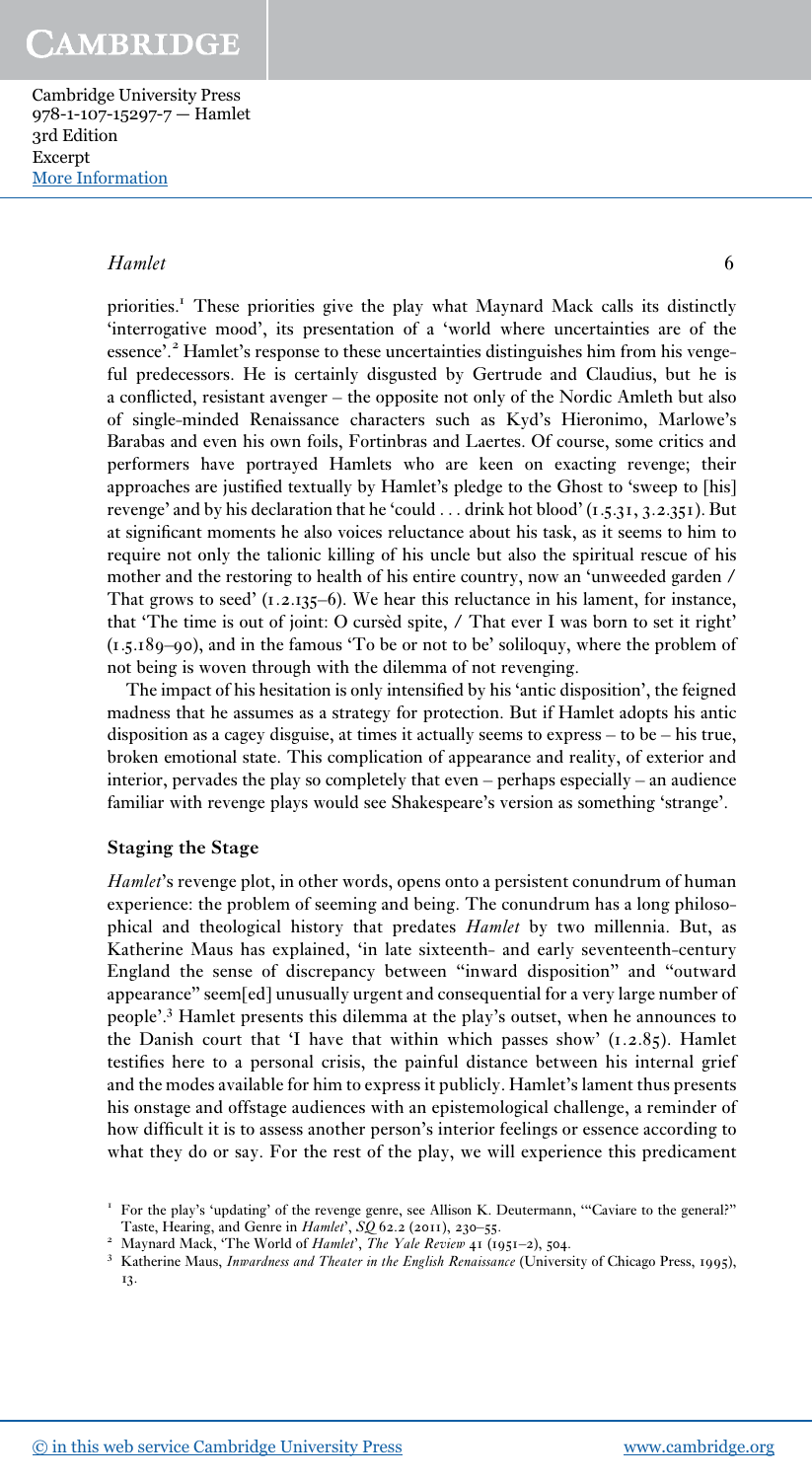Cambridge University Press 978-1-107-15297-7 — Hamlet 3rd Edition Excerpt [More Information](www.cambridge.org/9781107152977)

7 Introduction

most powerfully during Hamlet's signature soliloquies, since they encourage us to believe, despite their obvious construction for performance, that they give us 'unimpeded contact with Hamlet's mind'.<sup>1</sup> But Hamlet's statement also refers to a political crisis, the radical fracture between appearance and reality at the nowcorrupt Danish court. After Claudius's murder of King Hamlet and assumption of the throne, Elsinore 'seems' one way but 'is' another. Claudius can 'smile, and smile, and be a villain' (1.5.108).

#### **METADRAMA**

The theatre serves as a rich analogue for this kind of existential confusion. The theatre is all about appearances: on a purpose-built stage, actors perform prescripted narratives, playing characters other than themselves and pretending to do things they don't truly accomplish (falling in love, killing an enemy). At the same time, those appearances have a special relation to reality. They may voice truths that can be spoken only at a slant. They may inculcate behaviour on stage that becomes a model for activity off stage (this was a particular fear of the anti-theatricalists, civic and religious leaders opposed to the professional drama). Or they may remind spectators of the influential commonplace that 'all the world's a stage' – that earthly life itself is a fiction or performance in comparison to the reality of eternal life. Human beings, according to this notion, play roles for one another as well as for a divine audience.

The imaginative reach of the theatrical metaphor explains *Hamlet*'s fascination with plays, players, and playing. *Hamlet* is full of metatheatrical moments, scenes that 'stage the stage'. These scenes remind audience members that they are watching a play, that they occupy the time-honoured role of spectator and thus are subject to both the rewards and dangers associated with playgoing. Such moments also highlight the disjunction between seeming and being, feigned action and genuine action, or feigned action and genuine effect. The supreme instances of this kind of metatheatre are the arrival of a travelling troupe of actors at Elsinore in the second act and their performance of an inset play in the third. In the first instance, the lead player delivers Aeneas' account of the fall of Troy in a speech that, to Hamlet's wonder, moves the player himself to tears. In the second instance, the group performs at court a fully realized play that recapitulates a royal marriage and the murder of the king by an interloper who seizes his crown. Both reflect, from different angles, recent events in Denmark, and both are meant to affect the audience ('The play's the thing', Hamlet says, 'Wherein I'll catch the conscience of the king' (2.2.557–8)).

Additional gestures in these scenes also reflect recent events in Shakespeare's immediate theatrical landscape. For example, just before the play-within-the play in Act 3, Hamlet quizzes Polonius about his acting experience:

<sup>&</sup>lt;sup>1</sup> Harley Granville-Barker, *Prefaces to Shakespeare: 'Hamlet'* (Princeton University Press, 1946), 53.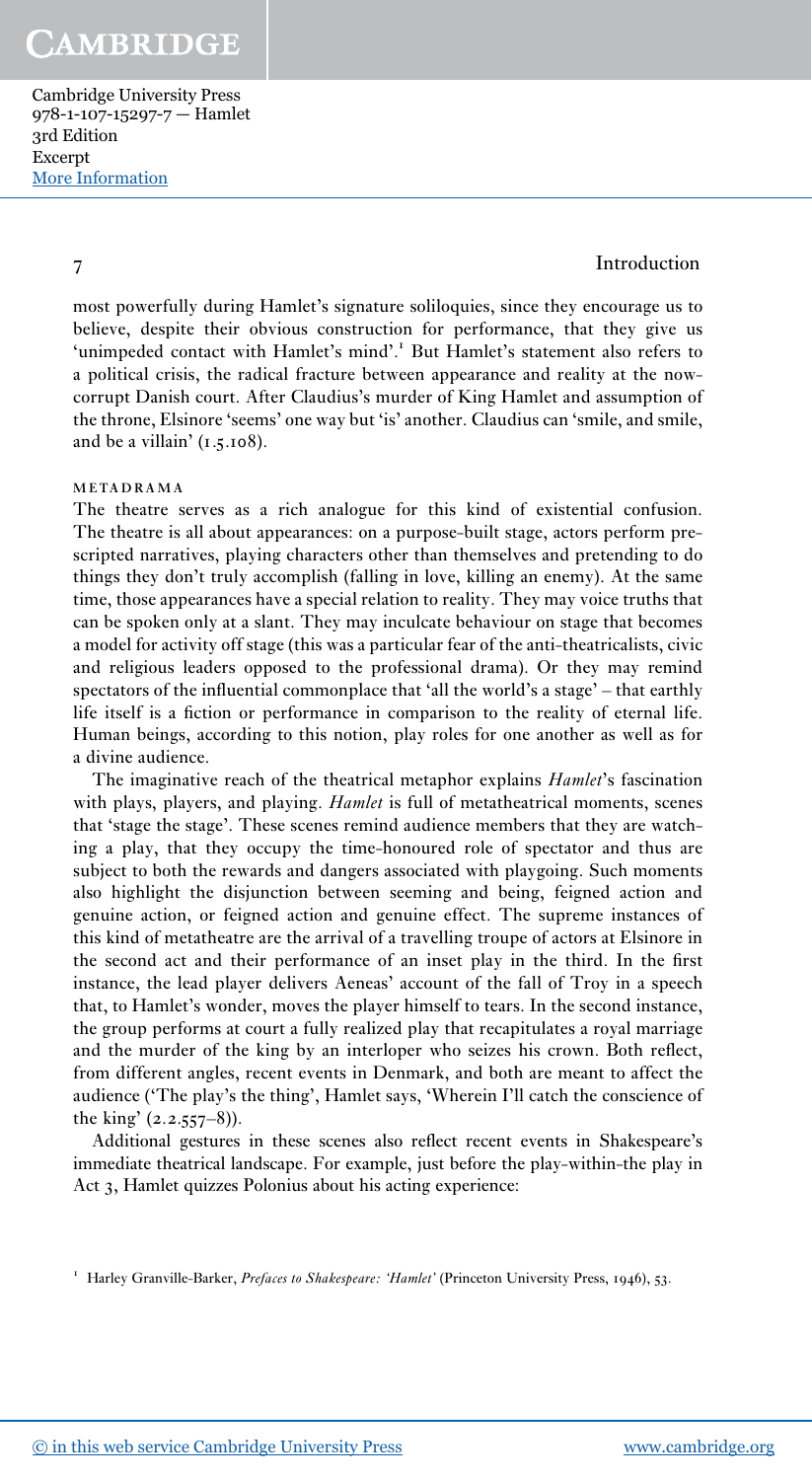Cambridge University Press 978-1-107-15297-7 — Hamlet 3rd Edition Excerpt [More Information](www.cambridge.org/9781107152977)

### *Hamlet* 8

hamlet ... My lord, you played once i'th'university, you say. polonius That did I my lord, and was accounted a good actor. HAMLET And what did you enact? polonius I did enact Julius Caesar. I was killed i'th'Capitol. Brutus killed me. HAMLET It was a brute part of him to kill so capital a calf there.  $(3.2.87-93)$ 

This is a shout-out to Shakespeare's *Julius Caesar*, and alert audience members then and now are rewarded with the gratifying sense of being 'in the know' about Shakespeare's canon. But in Shakespeare's time, it was also a warning: if the same actor who played Caesar played Polonius, and the same actor who played Brutus played Hamlet, Polonius is setting himself up to die at Hamlet's hands, just as Caesar died at Brutus'.

### THE POETS' WAR

There is a similar, though more complex, dynamic at work in the 'tragedians of the city' scene in Act 2 (present, though with significant variations, in all three early texts). It offers a fictionalized glimpse into early modern performance conditions, gesturing imaginatively to events and pressures within the entertainment industry. In q1, Hamlet is told that the players visiting Elsinore have left their residence in the city because 'noveltie carries it away', and audiences are 'turned' 'to the humour of children'. In  $F$ , Rosencrantz elaborates a similar complaint (2.2.313–33), when he tells Hamlet (in lines often referred to as the 'little eyases' passage) that:

there is sir an eyrie of children, little eyases, that cry out on the top of question and are most tyrannically clapped for't. These are now the fashion, and so be-rattle the common stages (so they call them) that many wearing rapiers are afraid of goose-quills, and dare scarce come thither.

These moments in Q<sub>1</sub> and F have long been linked to developments in the theatre industry at the turn of the century, specifically the revival of two children's companies, Paul's Boys and the Children of the Chapel, in 1599–1600. According to the traditional narrative, a so-called 'War of the Theatres' pitted the boy players, who performed in smaller, indoor playhouses and dominated the market by exploiting the satiric and erotic potential of adolescent performers, against the adult troupes, which suffered financially. Rosencrantz seems to affirm this situation when he admits to Hamlet, who has asked if the boys 'carry it away', that indeed they do. 'Ay', says Rosencrantz, with an allusion to the Globe Theatre emblem, 'Hercules and his load too' (332–3).

Recent scholarship has challenged this adversarial scenario in various ways. James Bednarz has suggested that the 'Poetomachia', as one dramatist called it – or 'Poets' War' – was not a commercial battle between adult and boy companies but a theoretical, and perhaps mutually beneficial, debate between individual playwrights about the 'social function of drama'. <sup>1</sup> Dramatists such as Ben Jonson, John Marston, and

<sup>1</sup> James Bednarz, *Shakespeare and the Poets*' *War* (New York: Columbia University Press, 2001), 7. Suspicion that the whole affair was a 'contrived situation' for publicity purposes is expressed by W. Reavley Gair, The Children of Paul's: The Story of a Theatre Company, 1553-1608 (Cambridge University Press, 1982), 134.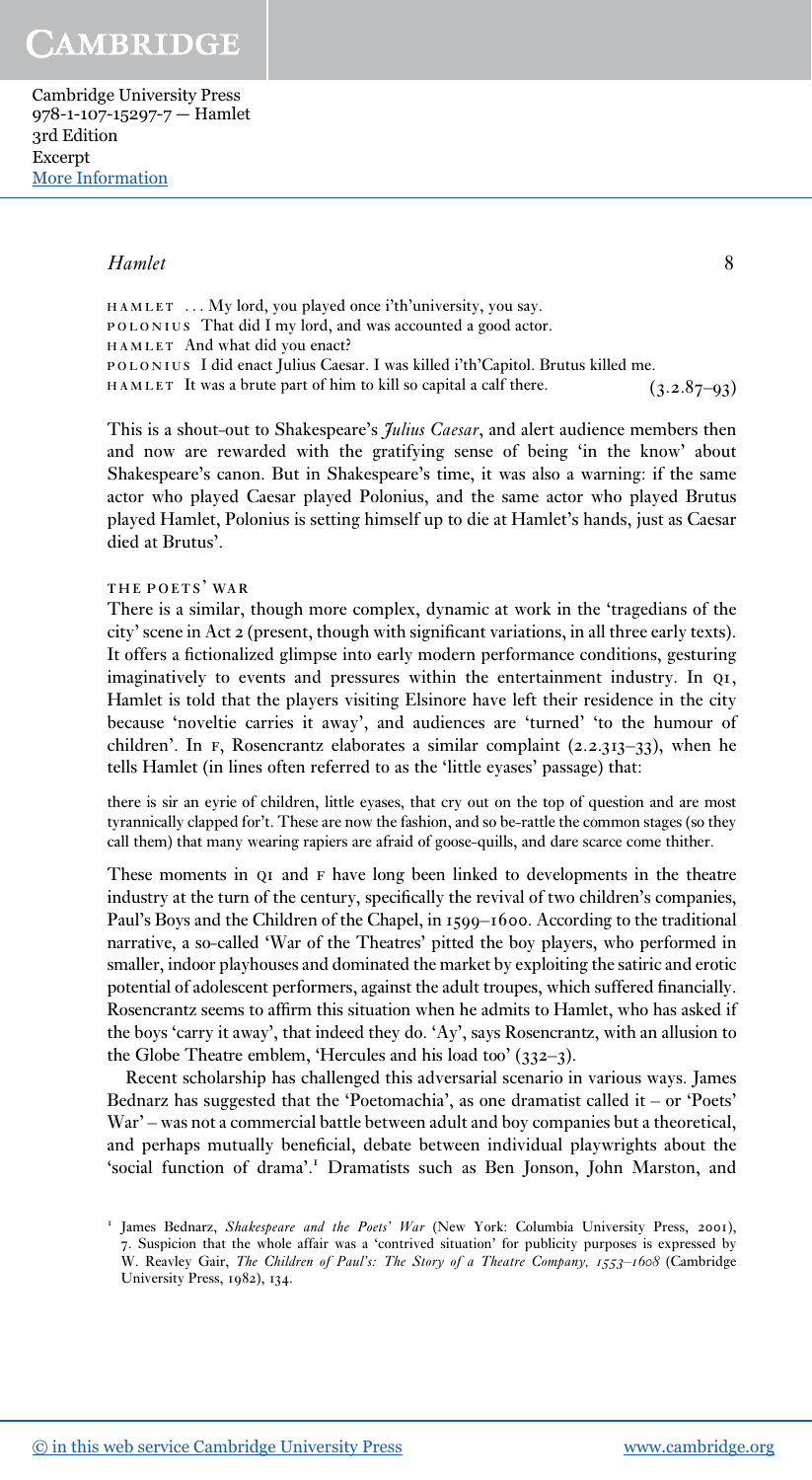Cambridge University Press 978-1-107-15297-7 — Hamlet 3rd Edition Excerpt [More Information](www.cambridge.org/9781107152977)

9 Introduction

Thomas Dekker put caricatures of one another on stage in order to showcase their different ideas about effective playwrighting and performance. The 'little eyases' passage, Bednarz explains, represents Shakespeare's 'distress over the vituperative tenor of the Poets' War', as well as his concern for the fates of both adult and boy companies as a result of the theatrical skirmishing.<sup>1</sup> Roslyn Knutson, in contrast, has argued that F's 'little eyases' passage was a later addition to the manuscript, and that it does not comment on both boy companies at the turn of the century. Rather, it was added between 1606 and 1608, and it gestures to Children of the Revels (formerly the Children of the Chapel) and their politically charged Jacobean plays performed between  $1604$  and  $1608.<sup>2</sup>$ 

As we shall see, these distinct metatheatrical references can help us to date the composition of the play. But they also work thematically, showcasing Shakespeare's ability to reinforce events happening in the fictional world of the play with the real world of the theatre. Here, he glances at the generational rivalries between contemporary London playing companies in order to illuminate the generational rivalries at the Danish court. Both sets of rivalries, Shakespeare makes clear, are intimately bound up with the issues of professional and political inheritance. In F, his Hamlet enquires of the children: 'Will they not say afterwards, if they should grow themselves to common players – as it is most like if their means are no better, their writers do them wrong to make them exclaim against their own succession?' (2.2.322-5).

In q2, the corresponding passage lacks explicit references to boy actors, stressing instead the more general precariousness of theatrical success. When Hamlet asks why the players have left the city to tour, Rosencrantz submits in the second quarto that 'their inhibition comes by means of the late innovation'. His response may invoke the popular novelty of the boy companies. Or it may refer to immediate political contexts: scholars have suggested the regulation by the Privy Council in June 1600 to limit the number of London playing companies, or the Essex rebellion of February 1601. Or it may refer to events a couple of years later: Elizabeth I's death, the accession of James I, and the plague which shut down the theatres in 1603.<sup>3</sup> But the pleasingly alliterative line also makes sense entirely within the fiction itself: the players have left the city because of the 'innovation' that is King Hamlet's death. The troupe, similar to Hamlet, has been displaced by Claudius. Hamlet himself, in fact, makes the comparison as he remarks upon the oddity of the new regime: 'Is it not very strange, for my uncle is king of Denmark, and those that would make mouths at him while my father lived give twenty, forty, fifty, a hundred ducats apiece for his picture in little'  $(2.2.334-6).$ 

#### dating hamlet

Metadramatic scenes call attention to the play's status as a play, inviting the audience to reflect on the relationship between the stage and the world. Metadramatic scenes

<sup>1</sup> Bednarz, *Poets*' *War*, 30.

<sup>2</sup> Roslyn L. Knutson, 'Falconer to the Little Eyases: A New Date and Commercial Agenda for the "Little Eyases" Passage in *Hamlet*', *SQ* 46.1 (1995), 1–31.

<sup>3</sup> See Richard Dutton, *Shakespeare, Court Dramatist* (Oxford University Press, 2016), 226–44.